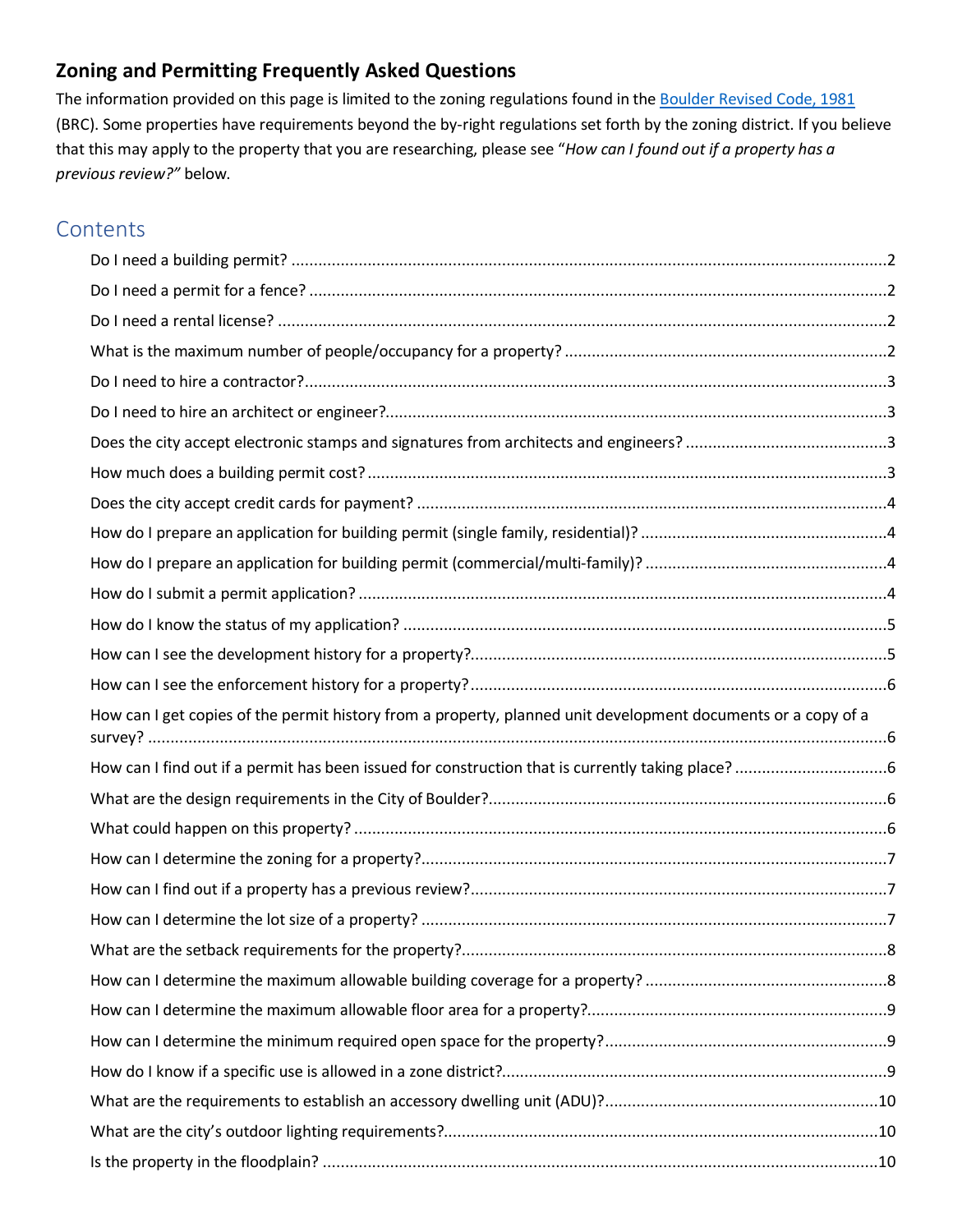### <span id="page-1-0"></span>Do I need a building permit?

[Section 10-5-2\(j\), BRC 1981,](https://library.municode.com/co/boulder/codes/municipal_code?nodeId=TIT10ST_CH5BUCO_10-5-2ADINBUCOMO) provides a list of all work exempt from building permit. Please note that while a project may be exempt from building permitting it must still meet all relevant building, zoning, and engineering code requirements. Additional approvals may be required if the property is located within a floodplain, wetland, historic district or has been [designated as an individual landmark.](https://bouldercolorado.gov/historic-preservation)

# <span id="page-1-1"></span>Do I need a permit for a fence?

Fences not over 7 feet tall are exempt from building permit requirements. However, if the fence will be located in a floodplain, wetland, will be constructed in an [historic district or on a property designated as an individual landmark,](https://bouldercolorado.gov/historic-preservation) other processes are required before the fence can be built.

- A [floodplain development permit](https://www-static.bouldercolorado.gov/docs/PDS/forms/307_fldpln_pmt_app.pdf) is required for new and replacement fences in the floodplain.
- A [wetland permit](https://www-static.bouldercolorado.gov/docs/PDS/forms/337_wetland_pmt_app.pdf) is required for new and replacement fences in a wetland
- A [landmark alteration certificate](https://bouldercolorado.gov/historic-preservation/alterations) is required to build or alter fences constructed in an [Historic District or on a](https://bouldercolorado.gov/historic-preservation)  [property designated as an](https://bouldercolorado.gov/historic-preservation) individual landmark.

Regardless of whether a permit is required, fences must be a minimum of 18" from public sidewalks and cannot obstruct [site triangles.](https://library.municode.com/co/boulder/codes/municipal_code?nodeId=TIT9LAUSCO_CH9DEST_9-9-7SITR) Please refer to [section 9-9-15, BRC 1981](https://library.municode.com/co/boulder/codes/municipal_code?nodeId=TIT9LAUSCO_CH9DEST_9-9-15FEWA) for fencing regulations.

# <span id="page-1-2"></span>Do I need a rental license?

Please refer to the city'[s Rental Housing Licensing webpage](https://bouldercolorado.gov/plan-develop/rental-housing-licensing) for rental licensing information.

# <span id="page-1-3"></span>What is the maximum number of people/occupancy for a property?

Occupancy is dependent on the zoning district. First, determine the zoning district of the property, see *"How do I determine the zoning for a property?"* above. Then review [9-8-5, B.R.C. 1981 Occupancy of Dwelling Units.](https://library.municode.com/co/boulder/codes/municipal_code?nodeId=TIT9LAUSCO_CH8INST_9-8-5OCDWUN)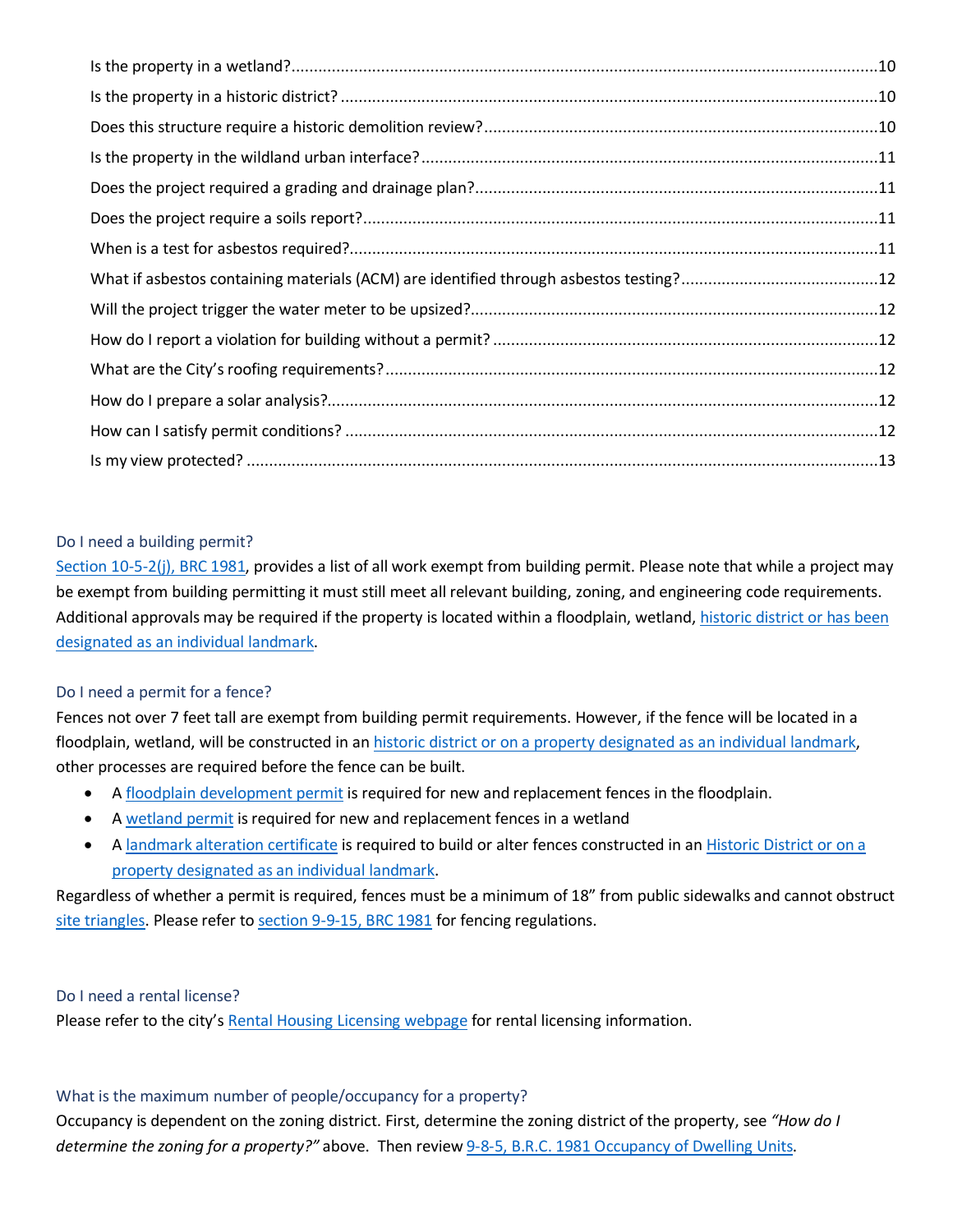#### <span id="page-2-0"></span>Do I need to hire a contractor?

Please refer to the city's [Contractor Licensing website](https://bouldercolorado.gov/plan-develop/contractor-licensing) for additional information about when a licensed contractor is required.

A homeowner contractor permit may be issued to a property owner who personally performs work on his or her own residence that is not intended for rent or resale and is not generally open to the public. If the homeowner does not intend to perform all of the work, licensed subcontractors are required. A list of licensed contractors in the City of Boulder can be found online [here.](https://bouldercolorado.gov/open-data/licensed-contractors/)

#### <span id="page-2-1"></span>Do I need to hire an architect or engineer?

A professional engineer or architect registered in the State of Colorado shall prepare the plans and specifications for and observe the construction of all buildings except for the following:

(a) Detached dwellings intended solely for private use, occupancy, or resale, including accessory buildings commonly associated with the same;

(b) Farm buildings and buildings for the marketing, storage, or processing of farm products;

(c) Minor additions, alterations, or repairs to the foregoing buildings that do not cause the completed buildings to exceed the applicable limitations herein set forth; or

(d) Nonstructural alterations of any nature to any building if such alterations do not affect the safety of the building.

Drawings and specifications for footings and foundations shall bear the seal and signature of a professional engineer or architect registered in Colorado and be designed as specified in Chapter 18 of the building code for all occupancies. Exceptions:

(a) Detached structures not intended for human occupancy;

(b) Additions to existing detached dwellings not exceeding 150 square feet.

Any structural modification to any building in the City of Boulder will require plans to be prepared by a structural engineer licensed in the state of Colorado.

#### <span id="page-2-2"></span>Does the city accept electronic stamps and signatures from architects and engineers?

Acceptable forms of stamps and signatures from a licensed professional are determined by the state licensing boards for architects and engineers. The City will accept any form of stamp and signature that is deemed valid by th[e Colorado](https://www.sos.state.co.us/CCR/GenerateRulePdf.do?ruleVersionId=2258)  [Department of Regulatory Agencies.](https://www.sos.state.co.us/CCR/GenerateRulePdf.do?ruleVersionId=2258)

#### <span id="page-2-3"></span>How much does a building permit cost?

We cannot provide a fee estimate, but fees can be estimated using th[e Schedule of Fees.](https://bouldercolorado.gov/plan-develop/applications) A typical residential interior remodel will include the following fees:

- Building Plan Check Fee
- Building Permit Fee
- Electrical Permit fee
- Mechanical Permit Fee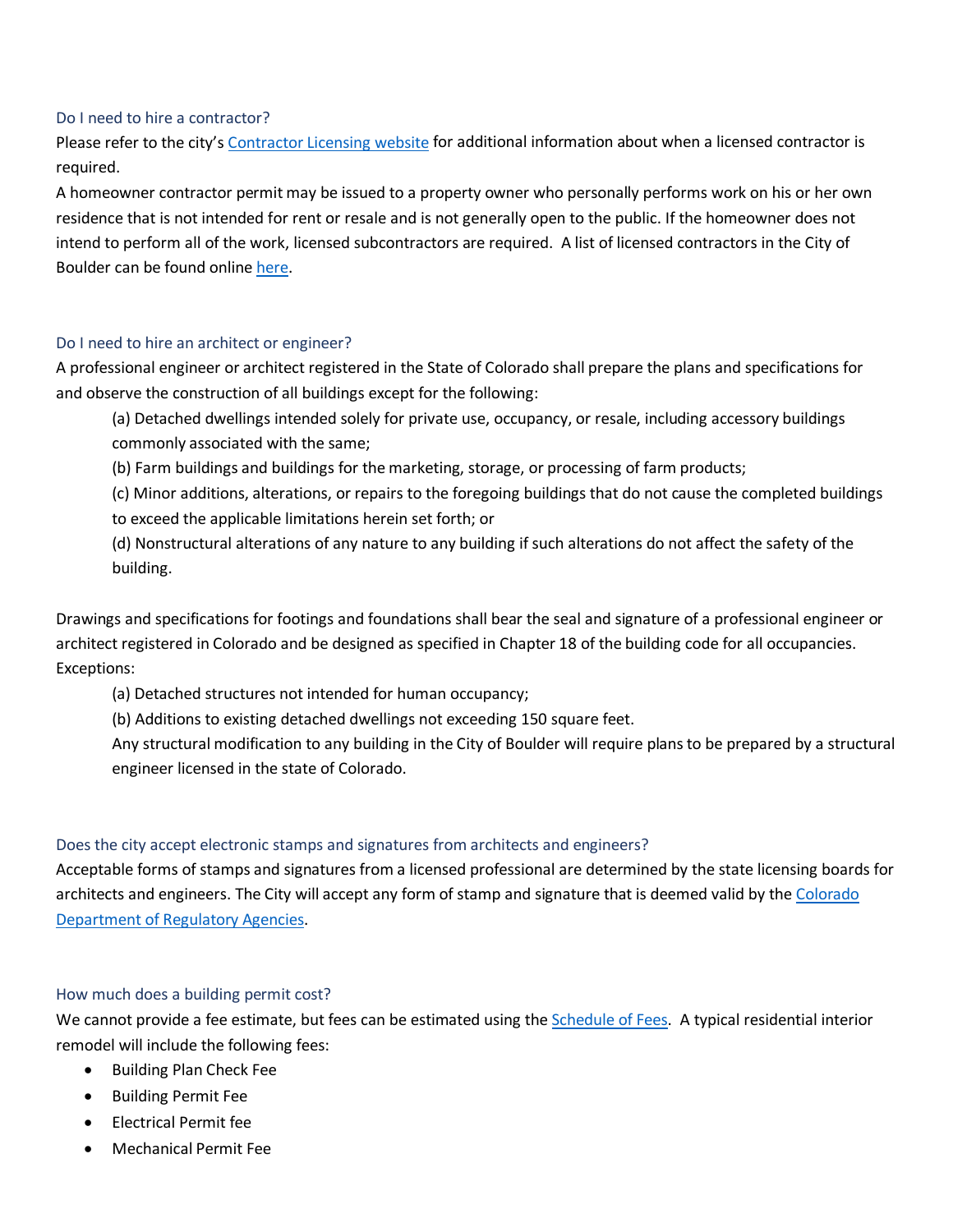- Plumbing Permit Fee
- City and County Sales and Use Taxes

Please note that this is not an all-inclusive list, and if the scope includes additional work then additional fees will be assessed.

## <span id="page-3-0"></span>Does the city accept credit cards for payment?

Yes, the city accepts VISA, Discover and MasterCard. There is a 2.85% service charge.

<span id="page-3-1"></span>How do I prepare an application for building permit (single family, residential)?

Use the checklists found on the city's [Applications and Forms Database;](https://bouldercolorado.gov/plan-develop/applications) select the form that most closely addresses the proposed scope of work.

- Residential [New Construction and Additions Requirements Checklist](https://www-static.bouldercolorado.gov/docs/PDS/forms/pmt-res-new-const-addition-checklist.pdf) Permit application requirements for new construction or additions to one and two-Family dwellings, detached garages or accessory buildings
- Residential [Alterations Requirements Checklist](https://www-static.bouldercolorado.gov/docs/PDS/forms/pmt-res-interior-remodel-checklist.pdf) Permit application requirements for alterations to a one and two-Family dwelling or townhome
- Residential [Decks Requirements Checklist](https://www-static.bouldercolorado.gov/docs/PDS/forms/pmt-res-deck-checklist.pdf) Permit application requirements for an attached or free-standing deck on one and two-Family dwellings or townhomes
- Residential [Sheds and Pergolas Requirements Checklist and Guide](https://www-static.bouldercolorado.gov/docs/PDS/forms/pmt-res-shed-pergola-checklist.pdf) Permit application requirements for a shed or pergola with no utilities or electrical service
- Residential [Detailed Building Permit Requirements Attachment](https://www-static.bouldercolorado.gov/docs/PDS/forms/301_res_bldg_pmt_app_attachment.pdf) General residential building permit requirements for one and two-Family dwellings and townhouses, including attached and detached accessory buildings, garages, sheds, pergolas and decks. This document is intended to provide a more detailed description of materials required for permit applications and is for reference purposes only. This is not intended to be submitted with the permit application.

Within these checklists are links to the required forms and guidelines on how to prepare an application submittal package.

<span id="page-3-2"></span>How do I prepare an application for building permit (commercial/multi-family)? Use the checklist found in the city's [Applications and Forms Database](https://bouldercolorado.gov/plan-develop/applications) titled ["Multi-family and Non-residential Building](https://www-static.bouldercolorado.gov/docs/PDS/forms/309_non_res_pmt_checklist.pdf)  Permit [Checklist"](https://www-static.bouldercolorado.gov/docs/PDS/forms/309_non_res_pmt_checklist.pdf) to prepare your application package.

#### <span id="page-3-3"></span>How do I submit a permit application?

It depends on the type of permit required. The following permit types may be submitted online through the Customer [Self-Service Portal:](https://energovcss.bouldercolorado.gov/EnerGov_Prod/SelfService/#/home)

- Electrical/Photovoltaic Solar
- Electrical Temporary Construction Power
- Fence and Wall
- Fire
- Floodplain Information Request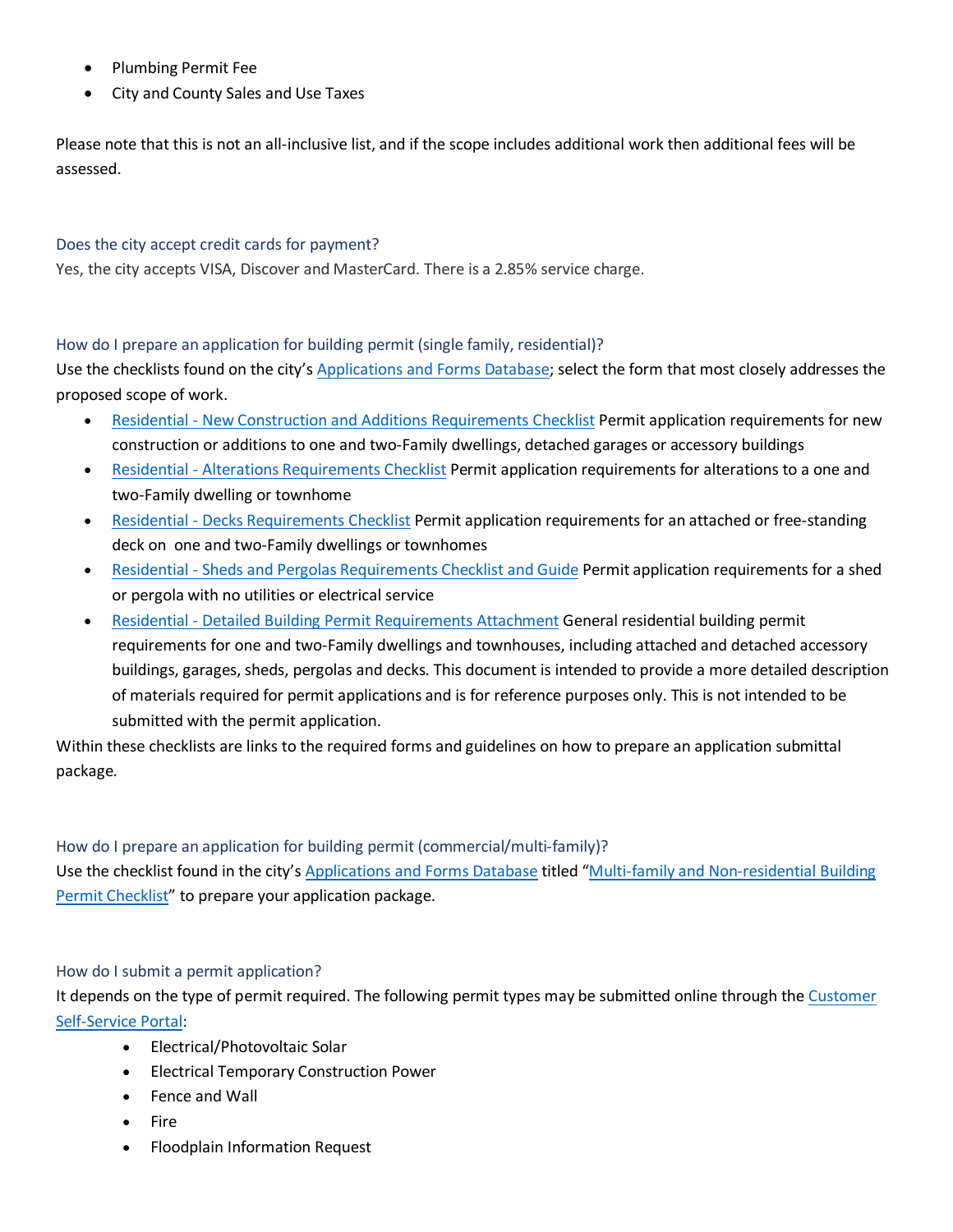- Groundwater Discharge
- Mechanical HVAC (Residential Only)/Solar Water Heater/Wood Burning
- Mobile Home Installation
- Plumbing
- Roofing Replacement
- Sign

For all other application types refer to the [Online Permit Application Guide](https://www-static.bouldercolorado.gov/docs/PMT_Electronic_Submittal_Requirements-1-202003271059.pdf) for information about the permit application process.

# <span id="page-4-0"></span>How do I know the status of my application?

Your permit status can be found on th[e Customer Self-Service \(CSS\) Portal.](https://energovcss.bouldercolorado.gov/EnerGov_Prod/SelfService/#/home) To view your permit status:

- 1. Log in to your account.
- 2. Open the Dashboard and click on "View My Permits".
- 3. **Click on the permit.** The application status information identified below is only available within the permit.
- 4. On the permit screen, the permit status will be displayed as either "Pending at Applicant," "Payment Pending", "In Review", "Revisions – Resubmit", "On Hold", or "Issued" (See definitions below for what each status indicates).

# Case Status Definitions:

Pending at Applicant – the permit case has been created but requires action on the part of the applicant to move the review process forward. Typically, this status indicates that additional information or materials are required before the permit can be routed for review. Whenever a permit is changed to this status, an email is sent to the email addresses of the contacts on file for the permit. This email comes from a noreply email address, please check your spam/junk box if you do not receive an email within the processing time frame. Payment Pending – the permit case has an invoiced fee that must be paid in order to move the review/permit process forward.

In Review – the permit case has been routed for review by city Staff. The permit will remain in this status until all reviews and administrative processing have been completed.

If your case is in this status, refer to the "Reviews" tab within the permit in CSS for the anticipated review completion date. If any of the reviews indicate "Revisions-Resubmit", comments will be released and the contacts on the case will be notified once all reviews are completed. Please allow 3 business days beyond the listed date for administrative permit processing.

Revisions -Resubmit – the permit review has been completed and revisions are required. Whenever a permit is changed to this status, an email is sent to the email addresses of the contacts on file for the permit, and a comment(s) letter is added to the case under the "Attachments" tab within the permit case in the CSS Portal. On Hold – the applicant or city Staff has placed a hold on the permit process.

Issued – the permit has been issued and electronic files and final approved plans are available under the "Attachments" tab within the permit case in the CSS Portal.

# <span id="page-4-1"></span>How can I see the development history for a property?

Visit [emaplink.](https://bouldercolorado.gov/links/fetch/10694) In the upper right-hand side of the screen find the search bar that defaults to "*Enter Address"* and type in the property address, then hit *Enter* on your keyboard.

Once the property has been identified on the map, click on the property and a pop-up window will appear with more information. Click on the *"Property Report"* link, then click on *Download PDF Report*.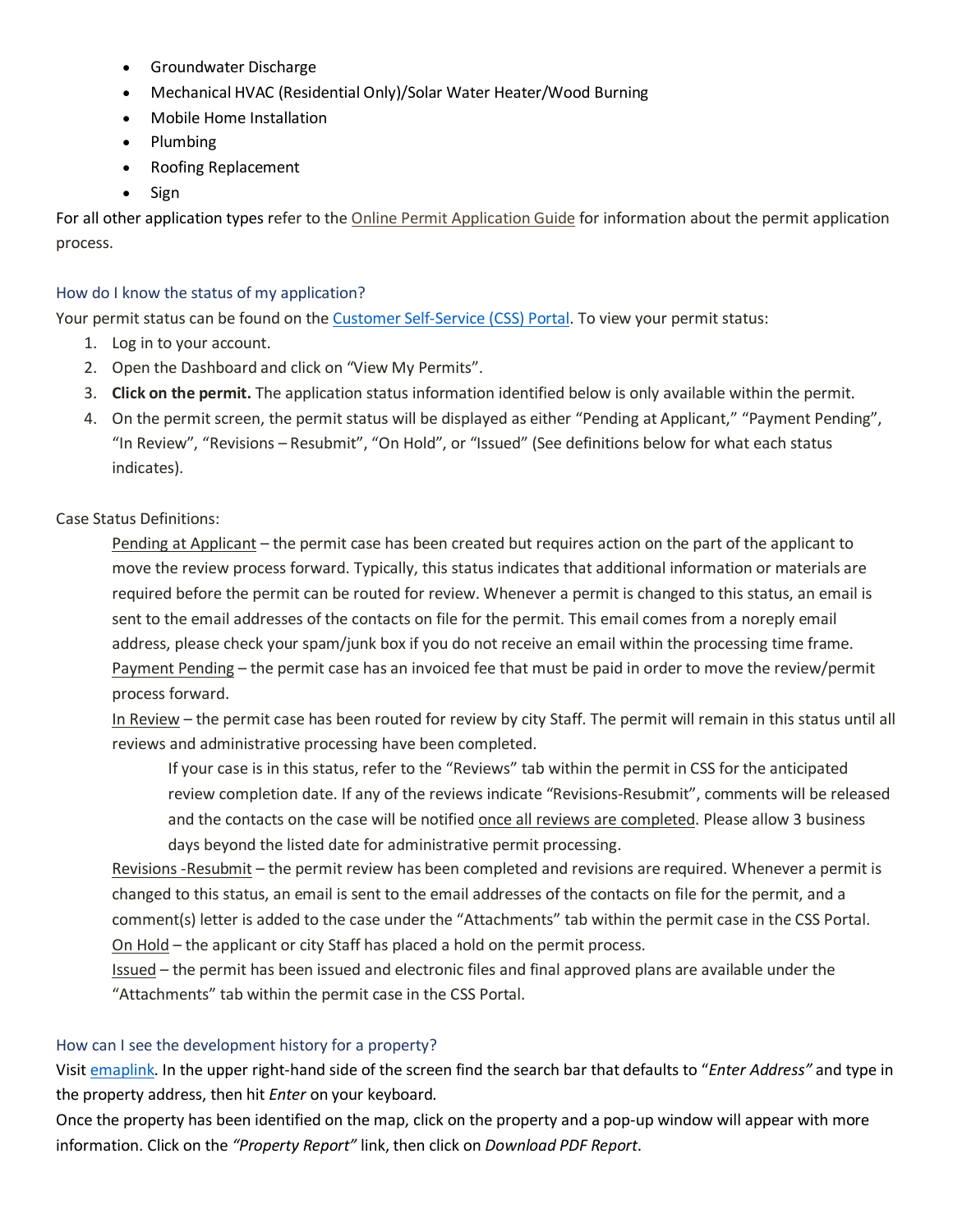#### <span id="page-5-0"></span>How can I see the enforcement history for a property?

Please refer to the city'[s Enforcement Activity Summary webpage](https://bouldercolorado.gov/planning/property-search-for-summary-of-enforcement-activity) for information about the enforcement history of a property.

<span id="page-5-1"></span>How can I get copies of the permit history from a property, planned unit development documents or a copy of a survey? Through the Colorado Open Records Act (CORA) anyone can request information on a property. Our records department is able to share any files that can be legally distributed to the public. If you are looking for general information on a property, surveys, previous reviews, planned unit development documents, permit history, certificates of occupancy, etc. please submit a request t[o P&DSRecordRequest@bouldercolorado.gov.](mailto:P&DSRecordRequest@bouldercolorado.gov)

# <span id="page-5-2"></span>How can I find out if a permit has been issued for construction that is currently taking place?

The permit history for a specific property may be viewed through th[e Customer Self Service portal.](https://energovcss.bouldercolorado.gov/EnerGov_Prod/SelfService/#/home) Go to *"Records Search".* Select *"Permit"* from the dropdown menu. Enter the address and click search. All permits associated with the property will be listed. Click on the case number to review further information associated with the permit.

# <span id="page-5-3"></span>What are the design requirements in the City of Boulder?

Please visit the [Codes and Regulations webpage](https://bouldercolorado.gov/plan-develop/codes-and-regulations) for a list of all currently adopted codes in the City of Boulder. Local amendments to the adopted building codes can be found in [Title 10](https://library.municode.com/co/boulder/codes/municipal_code?nodeId=TIT10ST) of the Boulder Revised Code. Specifically, the climatic and geographic design criteria applicable to Table R301.2(1) of the 2018 IRC are as follows:

- *Ground Snow Load = 40 pounds per square foot*
- *Three-second wind gust velocity = 150 mph east of Broadway, 165 mph west of Broadway*
- *Topographic effects = Yes*
- *Special wind region = Yes*
- *Windborne debris zone = No*
- *Seismic Design Category = B*
- *Weathering = severe*
- *Frost line depth = 32 inches*
- *Termite = slight*
- *Decay = none to slight*
- *Winter Design Temp = 2 degrees Fahrenheit*
- *Ice barrier underlayment required = NO*
- *Flood Hazards = See Sections 9-3-3 through 9-3-9, B.R.C. 1981*
- *Air freezing index = 459*
- *Mean annual temp = 52.1*

#### <span id="page-5-4"></span>What could happen on this property?

The property would need to comply with all City of Boulder regulations in effect at the time of a proposed modification. The regulations include Land Use code, which can be found i[n Title 9 of the Boulder Revised Code](https://library.municode.com/co/boulder/codes/municipal_code?nodeId=TIT9LAUSCO) and Building and Energy code regulations that are i[n Title 10 of the Boulder Revised Code.](https://library.municode.com/co/boulder/codes/municipal_code?nodeId=TIT10ST) We recommend working with a professional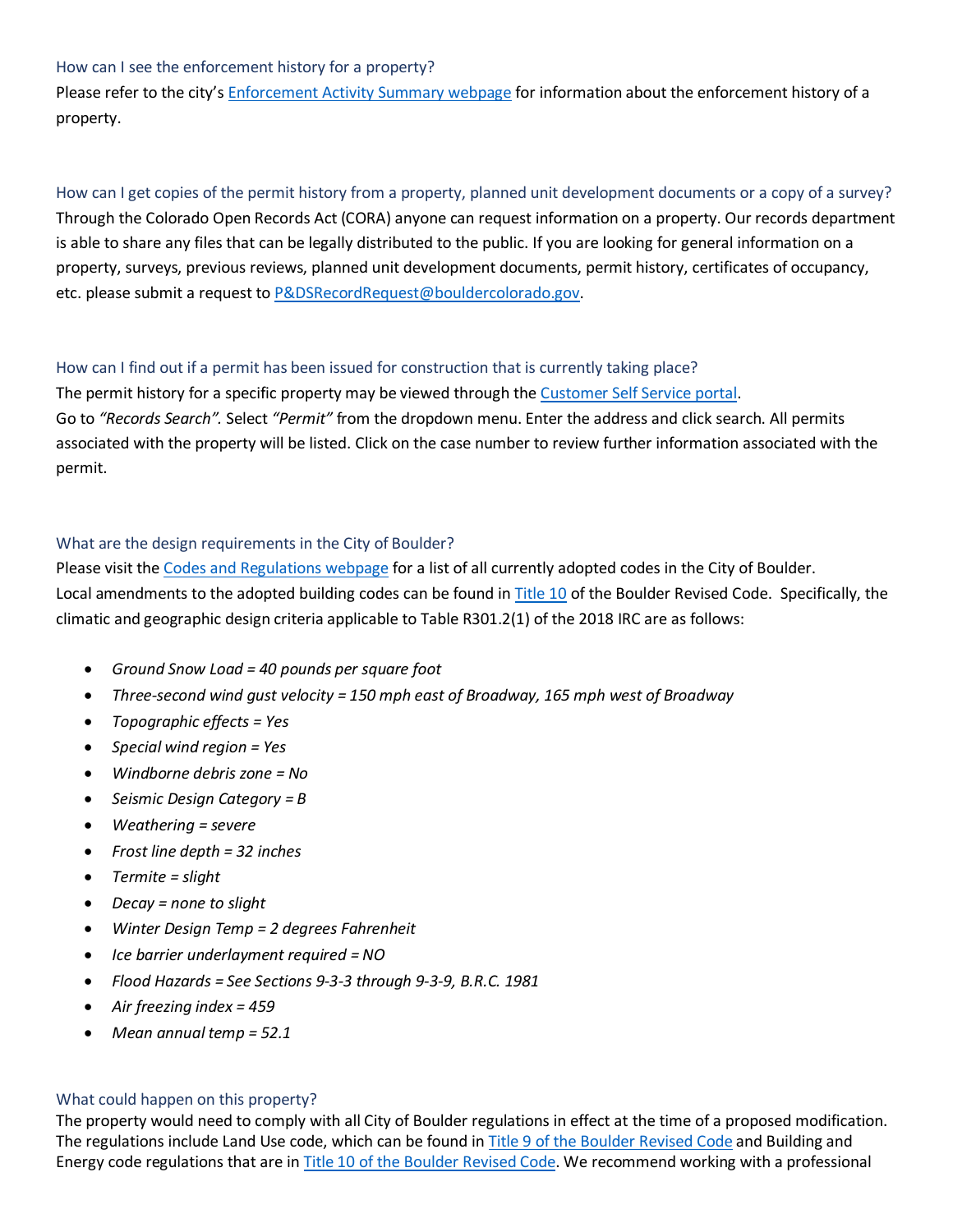(for example, a designer, architect and/or engineer, attorney) who can help you consider your options for this specific property and determine how regulatory requirements could impact these options.

If you have questions about the application of a specific regulation, we can answer that. But we are not able to prepare a complete review of a property to identify all applicable regulations, or how those limitations would apply.

The city's pre application process can provide a more detailed and comprehensive means of exploring questions about how development regulations apply to a specific property. Please review th[e pre application materials](https://gcc02.safelinks.protection.outlook.com/?url=https%3A%2F%2Fwww-static.bouldercolorado.gov%2Fdocs%2FPDS%2Fforms%2F201_pre-app.pdf&data=02%7C01%7CEastonS%40bouldercolorado.gov%7C7f3913b3cb6f471d529108d8448f2af6%7C0a7f94bb40af4edcafad2c1af27bc0f3%7C0%7C0%7C637334728969779337&sdata=W%2FKOnLfq19I%2F63tohszMkrRpISB41tsLiCxrSrLeiHU%3D&reserved=0) to determine whether a pre application review may be applicable.

#### <span id="page-6-0"></span>How can I determine the zoning for a property?

Visit [emaplink.](https://bouldercolorado.gov/links/fetch/10694) Once on this page, click the gray box next to the "Zoning Districts" layer in the legend on the left-hand side of the page. Next, in the upper right-hand side of the screen find the search bar that defaults to "*Enter Address"* and type in the property address, then hit Enter on your keyboard. This will zoom into the property displaying the zoning district.

Some properties have requirements beyond the by-right regulations set forth by the zoning districts. This may be indicated by a Parcel Tag labeled "Previous Review". See *How can I find out if a property has a previous review?* Below.

#### <span id="page-6-1"></span>How can I find out if a property has a previous review?

Visit [emaplink.](https://bouldercolorado.gov/links/fetch/10694) In the upper right-hand side of the screen find the search bar that defaults to "*Enter Address"* and type in the property address, then hit *Enter* on your keyboard.

Once the property has been identified on the map, click on the property and a pop-up window will appear with more information. Click on the *"Property Report"* link, then click on "*Download PDF Report"*. If the Property Summary Information includes a parcel tag referencing a *Previous Review* please contact

[PDSRecordRequest@bouldercolorado.gov](mailto:PDSRecordRequest@bouldercolorado.gov) to obtain information about previous approvals associated with the property. Once you have reviewed the materials you may contact a Project Specialist a[t plandevelop@bouldercolorado.gov](mailto:plandevelop@bouldercolorado.gov) with specific questions related to the development restrictions associated with the approvals. The development limitations on this FAQ page may not apply to the property if a previous review exists.

Please be advised that even if the Previous Review parcel tag is not associated with the property there is a chance that additional development constraints apply to the property. If you know that a variance, planned unit development, site review or use review has been approved for the property, or it seems clear that the property does not meet the development requirements found on this page, please follow the steps in *How can I get the permit history from a property, planned unit development documents or a copy of a survey?* above.

#### <span id="page-6-2"></span>How can I determine the lot size of a property?

Visit the Boulder County Assessor'[s Property Search](https://maps.boco.solutions/propertysearch/) webpage. Once on the webpage, you will see a white text bar across the center/top of the screen that says "Enter search term…," enter the property address into this text bar and hit enter on your keyboard. A nested menu will appear on the left-hand side of the screen. Click the section titled *"Property".* Look for the line item that says Est. Parcel Area: -> Square Feet. Please note that this number is for reference only and often does not reflect parcel size as accurately as a survey.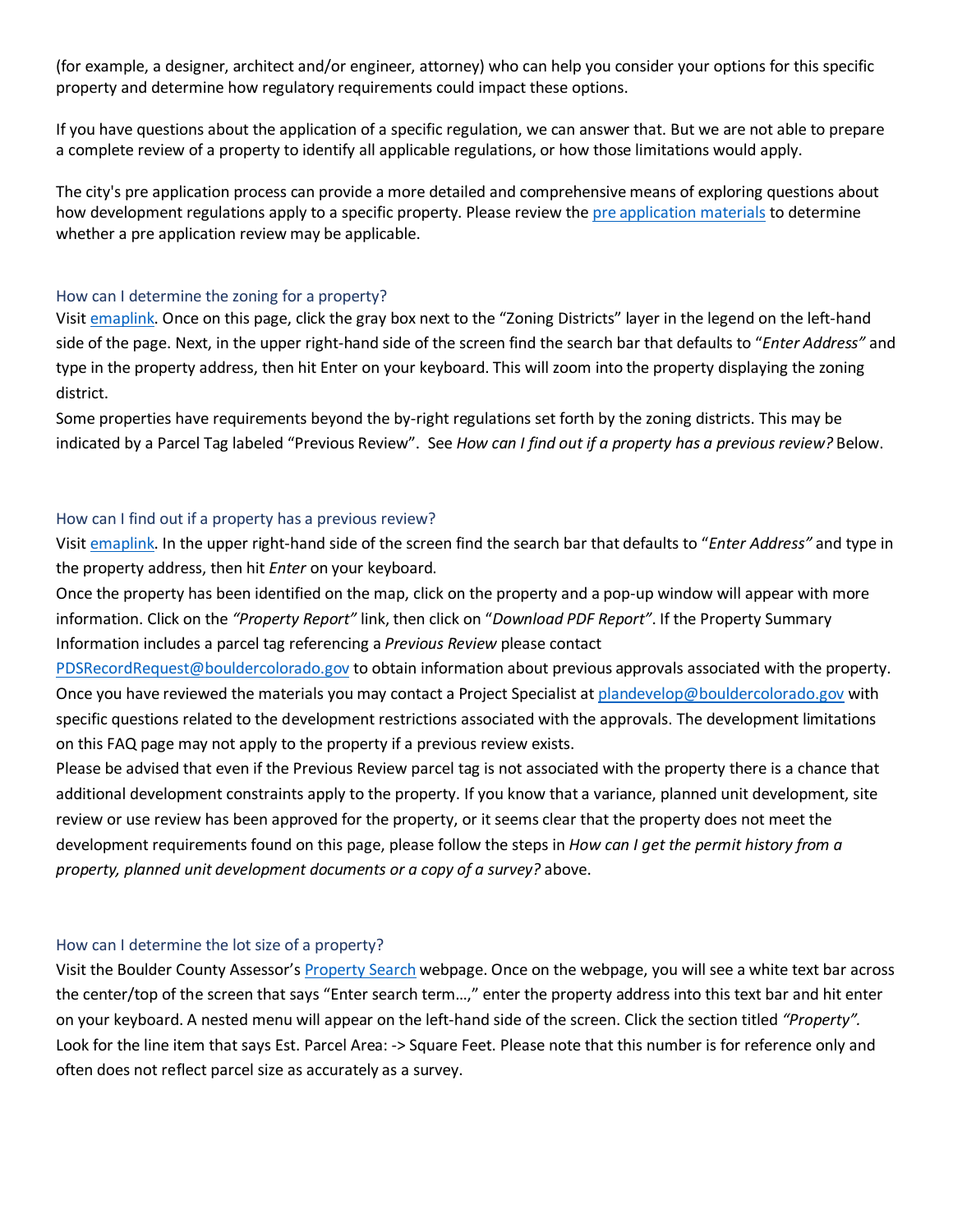#### <span id="page-7-0"></span>What are the setback requirements for the property?

First, determine the zoning district of the property, see *"How do I determine the zoning for a property?"* above. Navigate to TABLE 7-1 FORM AND BULK STANDARDS in [9-7-1, B.R.C. 1981.](https://library.municode.com/co/boulder/codes/municipal_code?nodeId=TIT9LAUSCO_CH7FOBUST_9-7-1SCFOBUST) Locate the zoning district in the top row of the table. The setbacks will depend on the zoning district and whether the structure in question is principal or accessory. Principal buildings and uses can be found in the top section of the table; accessory buildings and uses are just below that. On the left-hand side of the table, the various types of setbacks are identified. Pay close attention to any footnotes listed in the setback descriptions in the left-hand column. To determine which side of the property is the front, side or rear yard, use the definition of *[Yard, front, rear, and side](https://library.municode.com/co/boulder/codes/municipal_code?nodeId=TIT9LAUSCO_CH16DE05)* in [9-16, B.R.C. 1981](https://library.municode.com/co/boulder/codes/municipal_code?nodeId=TIT9LAUSCO_CH16DE) which states:

*Yard, front, rear, and side* means the open space between the buildings and the property lines at the front, rear, and sides of the property, respectively. On a corner lot, the open space adjacent to the shorter street right-of-way shall be considered the front yard. The rear yard is opposite the front yard, and the side yard is between the rear yard and the front yard. (See Figures 16-4 and 16-5 of this section.)





**Figure 16-4: Yards for Irregularly Shaped Lots Figure 16-5: Front, Rear, and Side Yards** *To the extent possible, setbacks of irregular lots will match the setbacks of adjacent lots.*

# F: FRONT YARD

- R: REAR YARD
- S: INTERIOR SIDE YARD
- SAS: SIDE ADJACENT STREET

<span id="page-7-1"></span>How can I determine the maximum allowable building coverage for a property?

First, determine the zoning district of the property, see *"How do I determine the zoning for a property?"* above. Navigate to [9-7-11, B.R.C. 1981 Maximum Building Coverage](https://library.municode.com/co/boulder/codes/municipal_code?nodeId=TIT9LAUSCO_CH7FOBUST_9-7-11MABUCO) and read through the "Scope" section to determine if building coverage limitations apply in the zone. Properties located within the RMX-1, RR-1, RR-2, RE, RL-1, RL-2 zoning districts can use th[e Maximum Floor Area Ratio –](https://bouldercolorado.gov/plan-develop/maximum-floor-area-ratio-building-coverage-calculator) Building Coverage Calculator to perform the calculation. Building coverage is defined i[n 9-16, B.R.C. 1981](https://library.municode.com/co/boulder/codes/municipal_code?nodeId=TIT9LAUSCO_CH16DE) as:

*Building coverage* means the maximum horizontal area within the outer perimeter of the building walls, dividers, or columns at ground level or above, whichever is the greater area, including, without limitation, courts and exterior stairways, but excluding:

(1) Uncovered decks, stoops, patios, terraces, and stairways, all less than thirty inches high;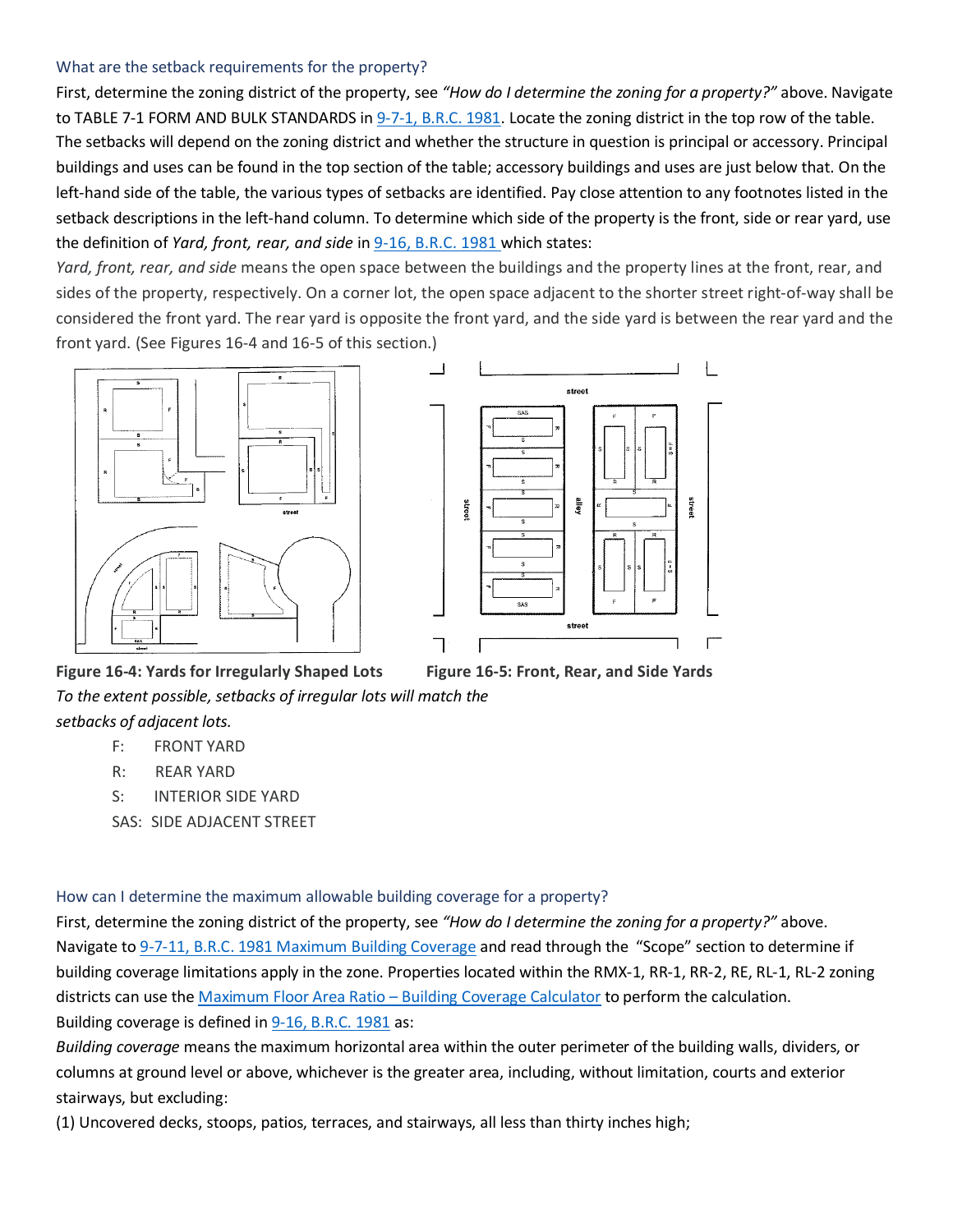(2) The outer four feet of completely open, uncovered, cantilevered balconies that have a minimum of eight feet vertical clearance below;

(3) Up to three hundred square feet of a single-family detached residence front porch that is adjacent to a street;

(4) Up to one hundred fifty square feet of additional porch area not located in the front yard for a single-family detached residence; and

(5) One accessory building, no larger than eighty square feet in size and no taller than ten feet in height, associated with a single-family detached residence.

#### <span id="page-8-0"></span>How can I determine the maximum allowable floor area for a property?

First, determine the zoning district of the property, see *"How do I determine the zoning for a property?"* above. Navigate to 9-8-2, B.R.C. [1981 Floor Area Ratio Requirements](https://library.municode.com/co/boulder/codes/municipal_code?nodeId=TIT9LAUSCO_CH8INST_9-8-2FLARRARE) and read through the "Scope" section to determine if floor area limitations apply in the zone. Properties located within the RMX-1, RR-1, RR-2, RE, RL-1, RL-2 zoning districts can use th[e Maximum Floor Area Ratio –](https://bouldercolorado.gov/plan-develop/maximum-floor-area-ratio-building-coverage-calculator) Building Coverage Calculator to perform the calculation. Floor Area is defined i[n 9-16, B.R.C. 1981](https://library.municode.com/co/boulder/codes/municipal_code?nodeId=TIT9LAUSCO_CH16DE) as:

*Floor area* means the total square footage of all levels measured to the outside surface of the exterior framing, or to the outside surface of the exterior walls if there is no exterior framing, of a building or portion thereof, which includes stairways, elevators, the portions of all exterior elevated above grade corridors, balconies, and walkways that are required for primary or secondary egress by Chapter 10-5, "Building Code," B.R.C. 1981, storage and mechanical rooms, whether internal or external to the structure, but excluding an atrium on the interior of a building where no floor exists, a courtyard, the stairway opening at the uppermost floor of a building, and floor area that meets the definition of uninhabitable space.

# <span id="page-8-1"></span>How can I determine the minimum required open space for the property?

First, determine the zoning district of the property, see *"How do I determine the zoning for a property?"* above. Navigate to [9-8-1, B.R.C. 1981 Schedule of Intensity Standards](https://library.municode.com/co/boulder/codes/municipal_code?nodeId=TIT9LAUSCO_CH8INST) and refer to TABLE 8-1: INTENSITY STANDARDS. If the minimum open space requirements for your property is 0, then open space does not apply. Refer to section [9-9-11, B.R.C. 1981 Useable Open Space](https://library.municode.com/co/boulder/codes/municipal_code?nodeId=TIT9LAUSCO_CH9DEST_9-9-11USOPSP) for information about acceptable forms of useable open space.

#### <span id="page-8-2"></span>How do I know if a specific use is allowed in a zone district?

First, determine the zoning district of the property, see *"How do I determine the zoning for a property?"* above. Navigate to TABLE 6-1 USE TABLE in section [9-6-1, B.R.C. 1981.](https://library.municode.com/co/boulder/codes/municipal_code?nodeId=TIT9LAUSCO_CH6USST_9-6-1SCPELAUS) Here there are multiple expandable tables. The tables are broken up by use category. The use tables are organized with the zoning district listed along the top row of the table and use descriptions listed in the left-most column. When you locate the use in question and the applicable zoning district, find the box where they meet, and you will see either a letter or an asterisk. A key defining the asterisk and letters is provided below the last table and states:

#### **A:** Allowed use.

- **L:** Limited use. See [Section 9-6-2,](https://library.municode.com/co/boulder/codes/municipal_code?nodeId=TIT9LAUSCO_CH6USST_9-6-2LIUSSTEN) B.R.C. 1981, for review procedures.
- **C:** Conditional use. See [Section 9-2-2,](https://library.municode.com/co/boulder/codes/municipal_code?nodeId=TIT9LAUSCO_CH2REPR_9-2-2ADREPR) B.R.C. 1981, for administrative review procedures.
- **U:** Use review. See [Section 9-2-15,](https://library.municode.com/co/boulder/codes/municipal_code?nodeId=TIT9LAUSCO_CH2REPR_9-2-15USRE) B.R.C. 1981, for use review procedures.
- **\*:** Use prohibited.

**n/a:** Not applicable; more specific use applications apply.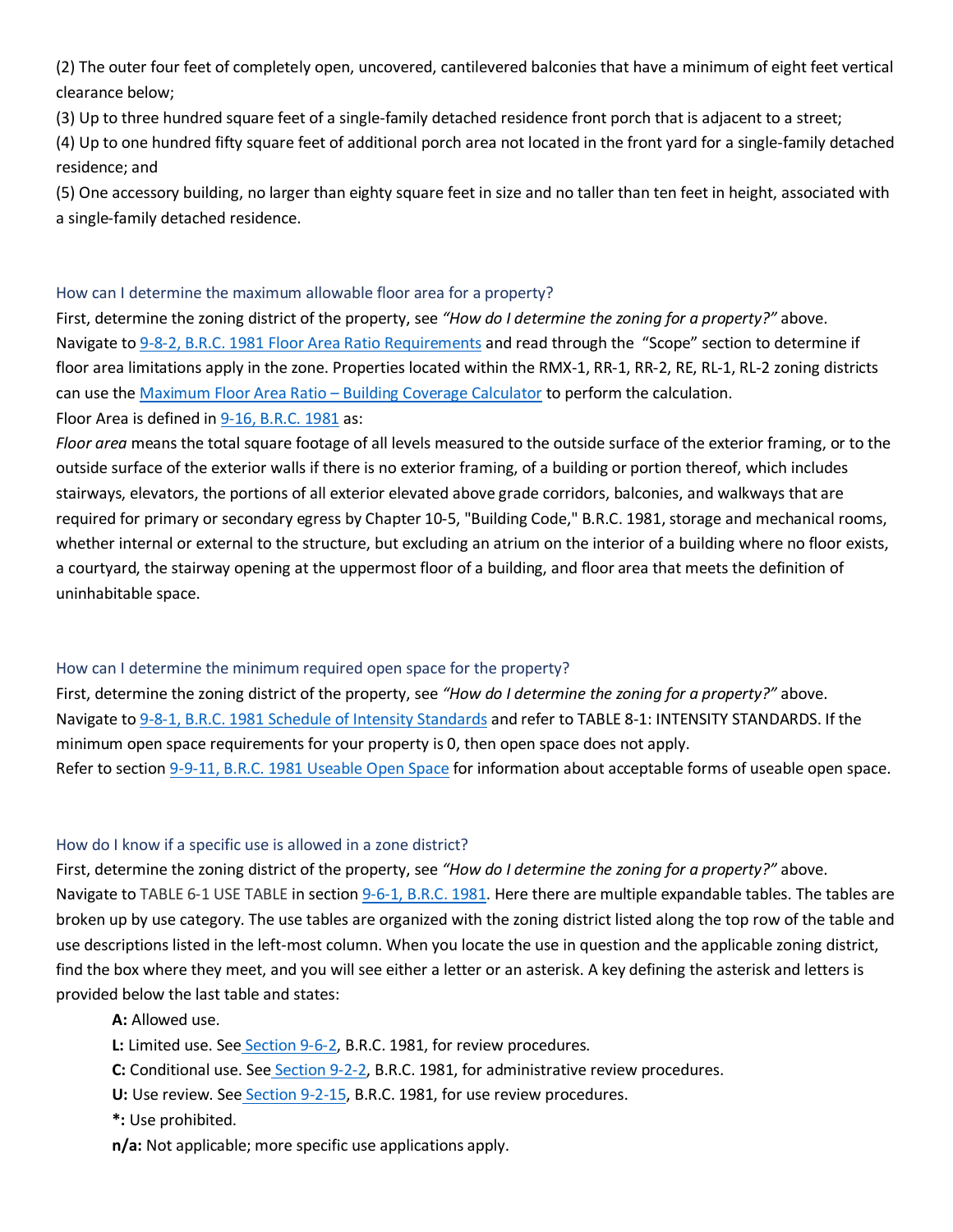# <span id="page-9-0"></span>What are the requirements to establish an accessory dwelling unit (ADU)? Please visit the city's **Accessory Dwelling Unit webpage for more information.**

#### <span id="page-9-1"></span>What are the city's outdoor lighting requirements?

For information on the city's outdoor lighting ordinance and permitting requirements, please visit the Outdoor Lighting [Ordinance webpage.](https://bouldercolorado.gov/plan-develop/outdoor-lighting-ordinance)

#### <span id="page-9-2"></span>Is the property in the floodplain?

Visit the [Flood Hazard Zones Map.](https://maps.bouldercolorado.gov/flood-zones/?_ga=2.241605056.313811420.1560976304-1503523935.1537376085) Enter the address in the upper right-hand corner of the screen and hit *enter* on your keyboard.

Refer to sections [9-3-3,](https://library.municode.com/co/boulder/codes/municipal_code?nodeId=TIT9LAUSCO_CH3OVDI_9-3-3REGOONHUARFL) [9-3-4,](https://library.municode.com/co/boulder/codes/municipal_code?nodeId=TIT9LAUSCO_CH3OVDI_9-3-4REGOCOZO) [9-3-5,](https://library.municode.com/co/boulder/codes/municipal_code?nodeId=TIT9LAUSCO_CH3OVDI_9-3-5REGOHIHAZO) and [9-3-6, B.R.C. 1981](https://library.municode.com/co/boulder/codes/municipal_code?nodeId=TIT9LAUSCO_CH3OVDI_9-3-6FLDEPE) for regulations governing the zones of the floodplain including floodplain development permitting requirements.

#### <span id="page-9-3"></span>Is the property in a wetland?

Visit the [stream, wetland and water body map.](https://maps.bouldercolorado.gov/emaplink/?layer=wetlands&_ga=2.6241651.1970405618.1583856851-959980176.1556130405) Enter the address in the upper right-hand corner of the screen and hit *enter* on your keyboard.

Refer to section [9-3-9, B.R.C. 1981](https://library.municode.com/co/boulder/codes/municipal_code?nodeId=TIT9LAUSCO_CH3OVDI_9-3-9STWEWABOPR) for regulations governing streams, wetlands and water bodies within the city, on city owned or managed land or impacted by city activities.

#### <span id="page-9-4"></span>Is the property in a historic district?

Visit [emaplink.](https://bouldercolorado.gov/links/fetch/10694) Once on this page, click the gray box next to the *"Local Historic Districts"* layer in the legend on the lefthand side of the page. Next, in the upper right-hand side of the screen find the search bar that defaults to "*Enter Address"* and type in the property address and hit *enter* on your keyboard. This will zoom to the property displaying the historic information, if available. You may click on the property a pop-up window will appear with more information. Visit the [Historic Preservation webpage](https://bouldercolorado.gov/historic-preservation) for information includin[g FAQ's](https://bouldercolorado.gov/planning/frequently-asked-questions-about-historic-preservation) and [Design Guidelines.](https://bouldercolorado.gov/historic-preservation/historic-preservation-applications-design-guidelines) Any proposal for an exterior modification of a building in a Historic District or an Individual Landmark must first go through [a Landmarks](https://bouldercolorado.gov/historic-preservation/alterations)  [Alteration Certificate](https://bouldercolorado.gov/historic-preservation/alterations) (LAC) review. The LAC must be approved **prior** to submitting for building permit. The reviews cannot be performed concurrently.

#### <span id="page-9-5"></span>Does this structure require a historic demolition review?

Demolition of a structure that is not historically designated, but is over 50 years old requires [Historic Preservation](https://bouldercolorado.gov/historic-preservation/demolitions)  [Demolition Review.](https://bouldercolorado.gov/historic-preservation/demolitions) This review is separate from the [Demolition Permit Application](https://www-static.bouldercolorado.gov/docs/PDS/forms/303_demo_pmt_app.pdf) to streamline the application and reduce confusion around the two processes. Refer to the [Boulder County Assessor's Property Search](https://maps.boco.solutions/propertysearch/) to determine the year of construction.

*Demolition* means an act or process which removes one or more of the following.

(1) Fifty percent or more of the roof area as measured in plan view;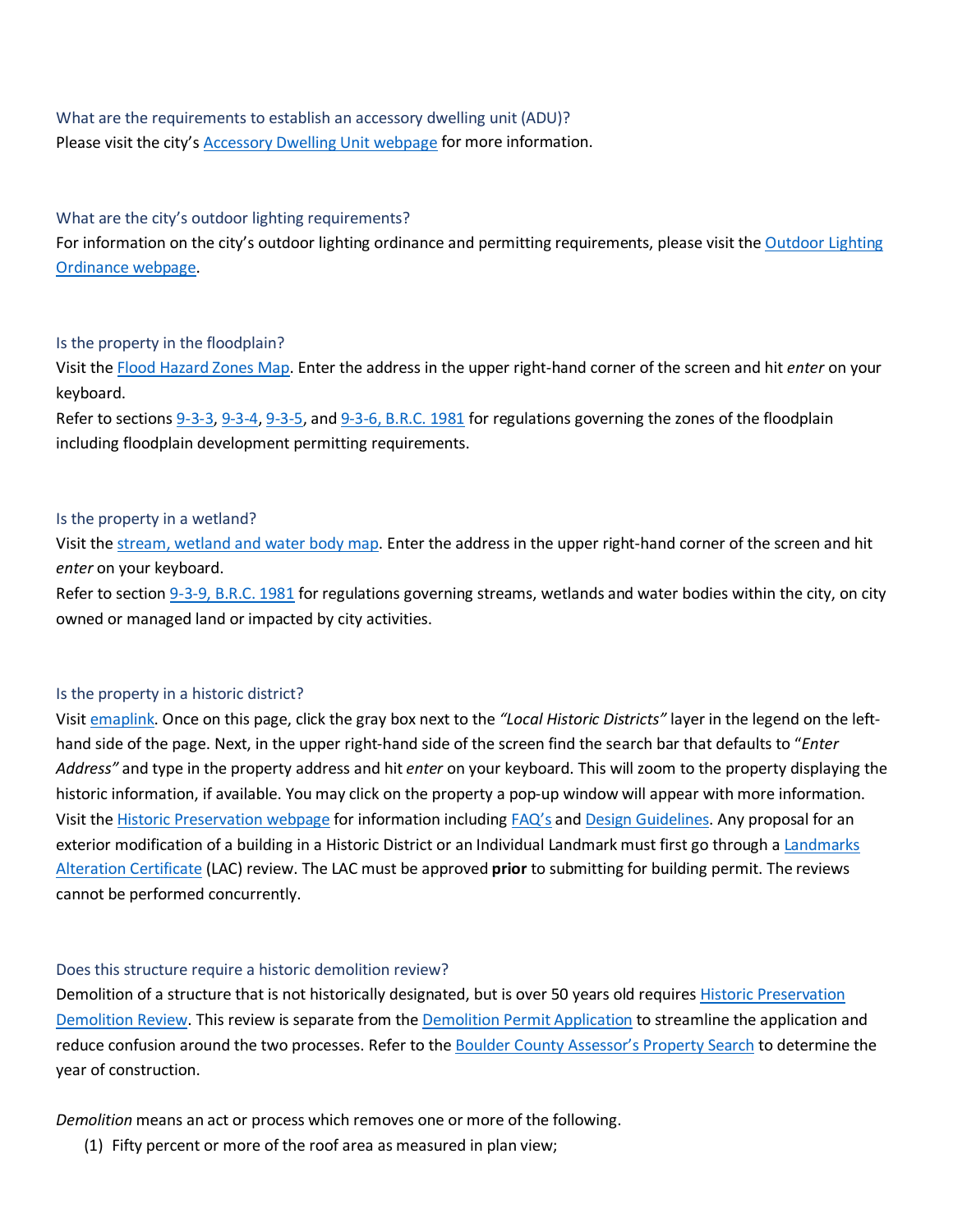(2) Fifty percent or more of the exterior walls of a building as measured contiguously around the "building coverage" as defined in this section; or

(3) Any exterior wall facing a public street, but not an act or process which removes an exterior wall facing an alley. Refer to the definition in section  $9-16(c)$  of the B.R.C. 1981 for example exhibits.

#### <span id="page-10-0"></span>Is the property in the wildland urban interface?

Please review th[e Structure Protection Plan](https://www-static.bouldercolorado.gov/docs/2012_COB_Structure_Protection_Plan-1-201309041356.pdf?_ga=2.43341229.981350618.1582752059-1313023222.1582752059) on the [Wildland Fire webpage](https://bouldercolorado.gov/fire-rescue/wildland-home) to determine if the property is located within the urban interface zone and is subject to the ignition-resistant construction and material requirements of the [International Wildland-Urban Interface Code.](https://codes.iccsafe.org/public/document/code/288/4966503)

### <span id="page-10-1"></span>Does the project required a grading and drainage plan?

For properties with significant slope concerns or soils with mass movement, a grading and drainage plan designed by a Colorado licensed Professional Engineer must be provided for all new structures, horizontal expansions of existing structures and proposals that modify the existing grade of the property. A grading plan may also be required to ensure that the proposed development will not pose a hazard to persons, surrounding property, the public right of way or other public improvements.

To determine if the property has soils with mass movement potential, as designated by the City of Boulder, visit [emaplink.](https://bouldercolorado.gov/links/fetch/10694) Once on this page, click the gray box next to the *"Geologic Development Constraints"* layer in the legend on the left-hand side of the page. Next, in the upper right-hand side of the screen find the search bar that defaults to "*Enter Address"* and type in the property address and hit *enter* on your keyboard. This will zoom to the property. If a grading and drainage plan is required, a soils report may also be necessary. Please refer to *"Does the project require a soils report?"* below.

#### <span id="page-10-2"></span>Does the project require a soils report?

A soils report is required for all new structures and for work on buildings that include additions to, or significant alterations of, existing foundations for properties with steep slope concerns, soils with mass movement or shrink/swell potential.

To determine if the property has soils with mass movement or shrink/swell potential, as designated by the City of Boulder, visit [emaplink.](https://bouldercolorado.gov/links/fetch/10694) Once on this page, click the gray box next to the *"Geologic Development Constraints"* layer in the legend on the left-hand side of the page. Next, in the upper right-hand side of the screen find the search bar that defaults to "*Enter Address"* and type in the property address and hit *enter* on your keyboard. This will zoom to the property.

If a soils report is required, a grading and drainage plan may also be necessary. Please refer to *"Does the project require a grading and drainage plan?"* above.

# <span id="page-10-3"></span>When is a test for asbestos required?

Asbestos testing triggers are as follows:

• Residential Projects –32 sf of disturbed surfaces (walls, ceilings, floor), 50 linear feet of disturbed pipes, or 55 gallon drum in volume of waste produced;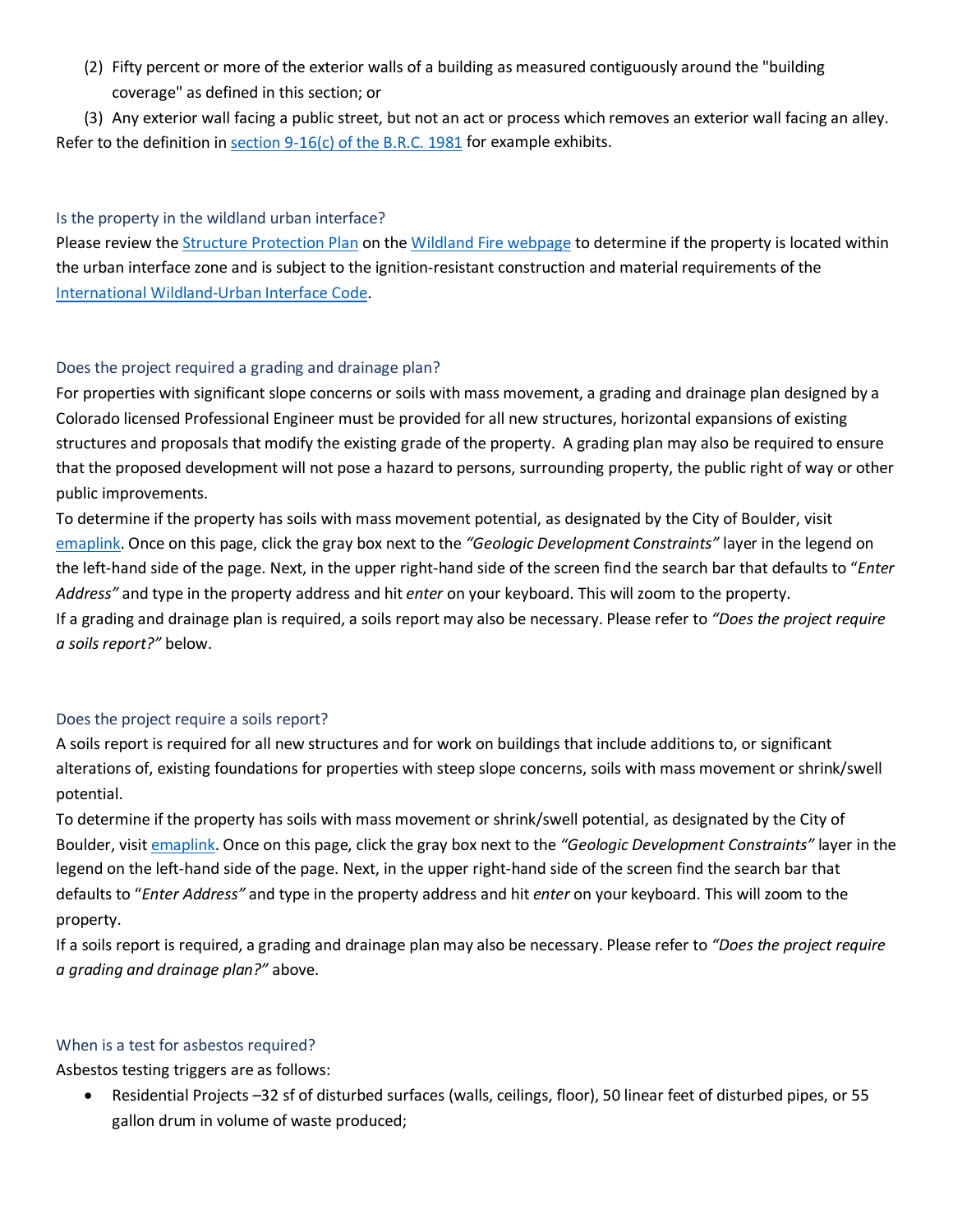• Commercial Projects – 160 sf of disturbed surfaces (walls, ceilings, floors), 260 linear feet of disturbed pipes, or 55 gallon drum in volume of waste produced.

Previously the Boulder County Health Department regulated asbestos testing. The regulation of testing is now part of the building permitting process.

#### <span id="page-11-0"></span>What if asbestos containing materials (ACM) are identified through asbestos testing?

If testing reflects that there are no asbestos containing materials present, please provide a copy of the test report with the building permit application.

If testing reflects that there are asbestos containing materials that need to be removed, we will need a copy of the state issued asbestos mitigation permit or a copy of the state issued demolition approval notice (which tells us that the asbestos has been removed).

#### <span id="page-11-1"></span>Will the project trigger the water meter to be upsized?

If a project proposes the addition plumbing fixtures, it may be necessary to increase the size of the water meter in order to handle the additional demand on the infrastructure associated with this addition. The [Water and Wastewater PIF](https://www-static.bouldercolorado.gov/docs/PDS/forms/502_water_wastewater_PIF_wksht.pdf)  [Worksheet c](https://www-static.bouldercolorado.gov/docs/PDS/forms/502_water_wastewater_PIF_wksht.pdf)an help determine whether or not a project will trigger a water meter to be upsized. Follow the instructions in Step 2 on page 1 of the worksheet to complete page 4 of the worksheet. The sum from column G on page 4 corresponds with the Maximum Fixture Unit Count values in the middle column of the table on page 3. The required meter size is listed in the left-hand column titled Water Meter Size.

Most single-family homes have 3/4" taps and some older properties have 5/8" meters. To check meter size, refer to the property's water utility bill.

#### <span id="page-11-2"></span>How do I report a violation for building without a permit?

If the work appears to exceed the scope listed for work exempt from permit *"Do I need a building permit?"* above and a building permit placard is not posted on site, you can report the violation to our Code Enforcement team usin[g Inquire](https://user.govoutreach.com/boulder/faq.php?cmd=shell)  [Boulder.](https://user.govoutreach.com/boulder/faq.php?cmd=shell)

#### <span id="page-11-3"></span>What are the City's roofing requirements?

Refer to the [Roofing Inspection and Insulation Guidelines for New & Existing Residential and Commercial Structures](https://www-static.bouldercolorado.gov/docs/PDS/forms/roofing-guidelines.pdf) for information about to prepare a solar shading analysis.

#### <span id="page-11-4"></span>How do I prepare a solar analysis?

Refer to the [Solar Access Guide FAQs](https://bouldercolorado.gov/plan-develop/solar-access-guide) for information about to prepare a solar shading analysis.

#### <span id="page-11-5"></span>How can I satisfy permit conditions?

In some cases, documentation is required prior to requesting an inspection or issuance of a certificate of occupancy. If you receive a server error message or other the inspection description identifies a prerequisite approval, follow the steps below.